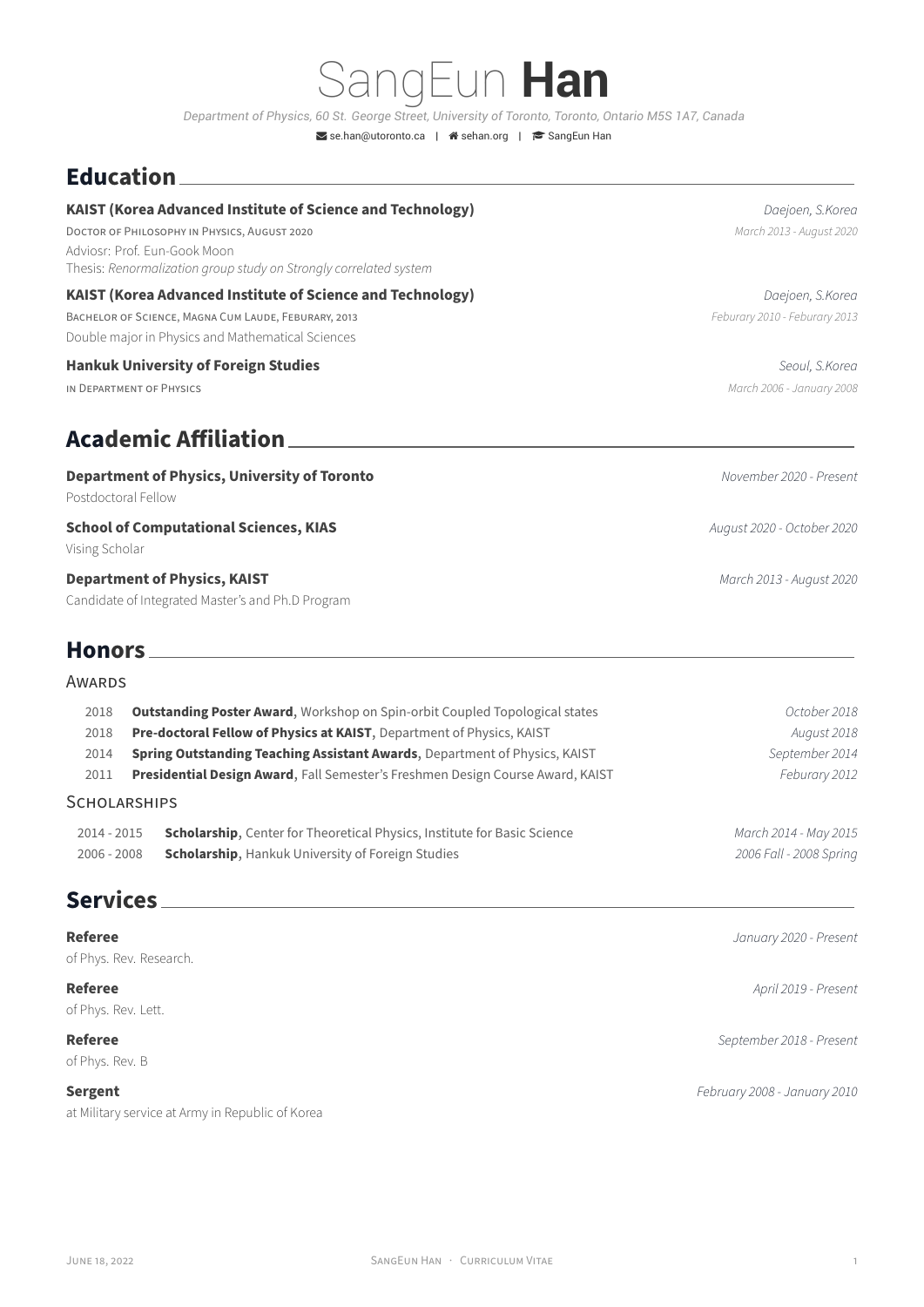### **Publication list**

#### *"Realization of fractonic quantum phases in the breathing pyrochlore lattice"*

**SangEun Han**, ADARSH S. PATRi, AND YONG BAEK KiM

Phys. Rev. B **105**, 235120. arXiv:2109.03835 [cond-mat.str-el]

#### *"Lattice vibration as a knob for novel quantum criticality: Emergence of supersymmetry from spin‑lattice coupling"*

**SangEun Han**, JUNHYUN LEE, AND EUN‑GOOK MOON Phys. Rev. B 103, 014435. [arXiv:1911.01435](https://arxiv.org/abs/2109.03835) [cond-mat.str-el]

### *["Emergent Anisotrop](https://journals.aps.org/prb/abstract/10.1103/PhysRevB.105.235120)ic Non‑Fermi Liquid at a Topological Phase Transition in Three Dimensions"*

**SangEun Han**, CHANGHEE LEE, HONGKi MiN, AND EUN‑GOOK MOON

Phys. Rev. Lett. 122, 187601. [arXiv:1809.106](https://arxiv.org/abs/1911.01435)91 [cond-mat.str-el]

#### *["Quantum Criticality](https://journals.aps.org/prb/abstract/10.1103/PhysRevB.103.014435) with Infinite Anisotropy in Topological Phase Transitions between Dirac and Weyl Semi‑metals"*

**SangEun Han**, GiL YOUNG CHO, AND EUN‑GOOK MOON Phys. Rev. B **98**, 085149. arXi[v:1804.01547](https://arxiv.org/abs/1809.10691) [cond-mat.str-el]

#### *["Long‑range Coulomb In](https://journals.aps.org/prl/abstract/10.1103/PhysRevLett.122.187601)teraction effects on Topological Phase Transitions between Semi‑metals and Insulators"*

**SangEun Han** AND EUN-GOOK MOON [Phys. Rev. B](https://journals.aps.org/prb/abstract/10.1103/PhysRevB.98.085149) 97, 241101(R). [arXiv:1802.057](https://arxiv.org/abs/1804.01547)27 [cond-mat.str-el]

#### *"Topological Phase Transitions in Line‑nodal Superconductors"*

**SangEun Han**, GiL YOUNG CHO, AND EUN‑GOOK MOON

Phys. Rev. B 95, 094502. ar[Xiv:1601.00975](https://arxiv.org/abs/1802.05727) [cond-mat.str-el]

#### *["Explaining the Lepton](https://journals.aps.org/prb/abstract/10.1103/PhysRevB.97.241101) Non‑universality at the LHCb and CMS from an Unified Framework"*

SANJOY BiSWAS, DEBTOSH CHOWDHURY, **SangEun Han**, AND SEUNG J. LEE JHEP **02**[, 142 \(2015\).](https://journals.aps.org/prb/abstract/10.1103/PhysRevB.95.094502) arX[iv:1409.0882](https://arxiv.org/abs/1601.00975) [hep‑ph]

#### MANUSCRiPTS UNDER REViEW

#### *"Non‑Fermi liquid behavior and quantum criticality in the multipolar Bose‑Fermi Kondo model for cubic heavy fermion [systems"](https://link.springer.com/article/10.1007/JHEP02(2015)142)*

**SangEun Han**, DANiEL J. SCHULTZ, AND YONG BAEK KiM arXiv:2206.02808 [cond‑mat.str‑el]

#### *"Non‑Landau Fermi Liquid induced by Bose Metal"*

**SangEun Han** AND YONG BAEK KiM [arXiv:2102.05052](https://arxiv.org/abs/2206.02808) [cond‑mat.str‑el]

### **Presentation**

### [ORAL PRESEN](https://arxiv.org/abs/2102.05052)TATiON

| <b>2022 CAP Congress</b>                                                    | Hamilton, Canada  |
|-----------------------------------------------------------------------------|-------------------|
| Realization of fractonic quantum phases in the breathing pyrochlore lattice | Jun. 8, 2022      |
| <b>APS March Meeting 2022</b>                                               | Chicago, USA      |
| Realization of fractonic quantum phases in the breathing pyrochlore lattice | Mar. 17, 2022     |
| APS March Meeting 2020 (Virtual APS March Meeting)                          | Denver, USA       |
| Quantum criticalities with lattice vibrations                               | Mar. 3, 2020      |
| 12th BK21+ Young Physicists Workshop                                        | Daejeon, S. Korea |
| Emergence of Supersymmetry from spin-lattice coupling                       | Feb. 4, 2019      |
| KAIST-Weizmann Workshop on Quantum Condensed Matter Physics                 | Rehovot, Israel   |
| Emergence of Supersymmetry from spin-lattice coupling                       | Dec. 5, 2019      |
| <b>2019 KPS Fall Meeting</b>                                                | Gwangju, S. Korea |
| Quantum criticalities with lattice vibrations                               | Oct. 25, 2019     |
| <b>APS March Meeting 2019</b>                                               | Boston, USA       |
| Emergent Anisotropic Non-Fermi Liquid                                       | Mar. 4, 2019      |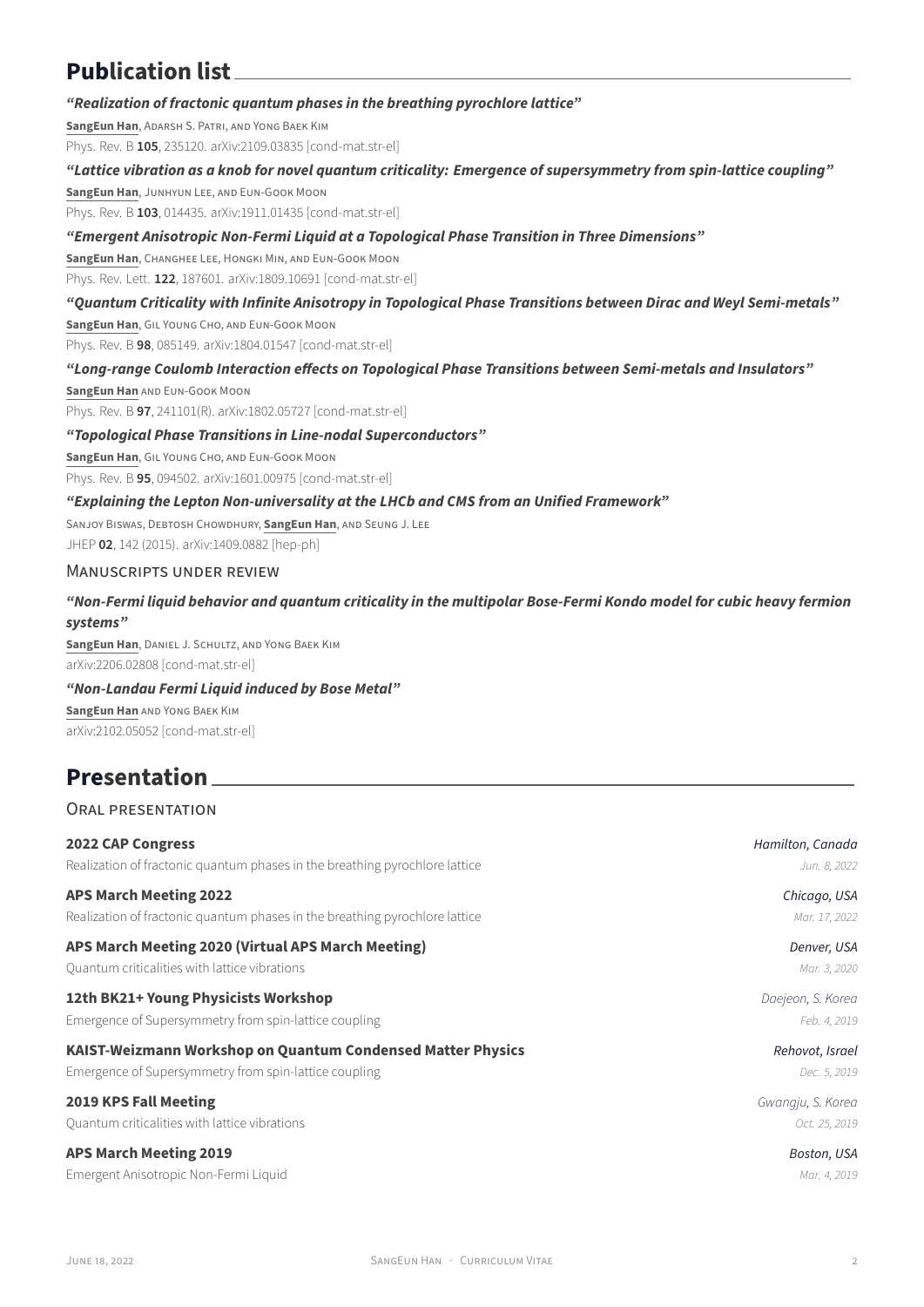| Emergent Anisotropic Non-Fermi Liquid                                                                                                                                                                                                                        | Feb. 15, 2019                          |
|--------------------------------------------------------------------------------------------------------------------------------------------------------------------------------------------------------------------------------------------------------------|----------------------------------------|
| <b>2018 KPS Spring Meeting</b>                                                                                                                                                                                                                               | Daejeon, S. Korea                      |
| Emergent Anisotropic Non-Fermi Liquid                                                                                                                                                                                                                        | Apr. 26, 2018                          |
| <b>APS March Meeting 2018</b>                                                                                                                                                                                                                                | Los Angeles, USA                       |
| Long-range Coulomb Interaction effects on Topological Phase Transitions between Semi-metals and Insulators                                                                                                                                                   | Mar. 7, 2018                           |
| <b>2017 KPS Spring Meeting</b>                                                                                                                                                                                                                               | Daejeon, S. Korea                      |
| Topological Phase Transitions in Dirac semi-metals of distorted spinels                                                                                                                                                                                      | Apr. 21, 2017                          |
| <b>APS March Meeting 2017</b>                                                                                                                                                                                                                                | New Orleans, USA                       |
| Topological Phase Transitions in Dirac semi-metals of distorted spinels                                                                                                                                                                                      | Mar. 14, 2017                          |
| POSTER PRESENTATION                                                                                                                                                                                                                                          |                                        |
| 2020 Theory Winter School                                                                                                                                                                                                                                    | Tallahassee, USA                       |
| Emergence of supersymmetry from spin-lattice coupling                                                                                                                                                                                                        | Jan. 6-10, 2020                        |
| <b>IBSPCS-KIAS International Workshop Frustrated Magnetism</b>                                                                                                                                                                                               | Daejeon, S. Korea                      |
| Stability of Quantum Criticalities                                                                                                                                                                                                                           | Oct. 14-18, 2019                       |
| The 2 <sup>nd</sup> Workshop on Spin-orbit Coupled Topological States                                                                                                                                                                                        | Pohang, S. Korea                       |
| Stability of Quantum Criticalities                                                                                                                                                                                                                           | Sep. 19-21, 2019                       |
| KIAS workshop on Topology and Correlation in quantum materials                                                                                                                                                                                               | Busan, S. Korea                        |
| Emergent Anisotropic Non-Fermi Liquid at a Topological Phase Transition in Three Dimensions                                                                                                                                                                  | May 29-31, 2019                        |
| The 19th JAPAN-KOREA-TAIWAN SYMPOSIUM ON STRONGLY CORRELATED ELECTRON SYSTEMS<br>Long-range Coulomb Interaction effects on Topological Phase Transitions between Semi-metals and Insulators /<br>Emergent Anisotropic Non-Fermi Liquid                       | Tokyo, Japan<br>Jan. 11-13, 2019       |
| The 1 <sup>st</sup> Workshop on Spin-Orbit Coupled Topological States<br>Long-range Coulomb Interaction effects on Topological Phase Transitions between Semi-metals and Insulators /<br>Emergent Anisotropic Non-Fermi Liquid<br>• Outstanding Poster Award | Pohang, S. Korea<br>Oct. 1-5, 2018     |
| Advanced School and Workshop on Correlations in Electron Systems - from Quantum Criticality                                                                                                                                                                  | Trieste, Italy                         |
| to Topology -<br>Long-range Coulomb Interaction effects on Topological Phase Transitions between Semi-metals and Insulators /<br>Emergent Anisotropic Non-Fermi Liquid                                                                                       | Aug. 6-17, 2018                        |
| International Workshop on "New Paradigms in Quantum Matter 2018"<br>Long-range Coulomb Interaction effects on Topological Phase Transitions between Semi-metals and Insulators /<br>Emergent Anisotropic Non-Fermi Liquid                                    | Beijing, China<br>Jun. 24-Jul. 7, 2018 |
| <b>KIAS workshop on Topology and Correlation</b>                                                                                                                                                                                                             | Seoul, S. Korea                        |
| Long-range Coulomb Interaction effects on Topological Phase Transitions between Semi-metals and Insulators                                                                                                                                                   | Jun. 7-8, 2018                         |
| 10th BK21+ Young Physicists Workshop                                                                                                                                                                                                                         | Seoul, S. Korea                        |
| Long-range Coulomb Interaction effects on Topological Phase Transitions between Semi-metals and Insulators                                                                                                                                                   | Feb. 8-9, 2018                         |
| The 19th International Conference on Recent Progress in Many-Body Theories                                                                                                                                                                                   | Pohang, S. Korea                       |
| Long-range Coulomb Interaction effects on Topological Phase Transitions between Semi-metals and Insulators                                                                                                                                                   | Jun. 25-30, 2017                       |
| 2016 Quantum Materials Symposium                                                                                                                                                                                                                             | Incheon, S. Korea                      |
| Topological Phase Transitions in Line-nodal Superconductors                                                                                                                                                                                                  | Feb. 22-26, 2016                       |